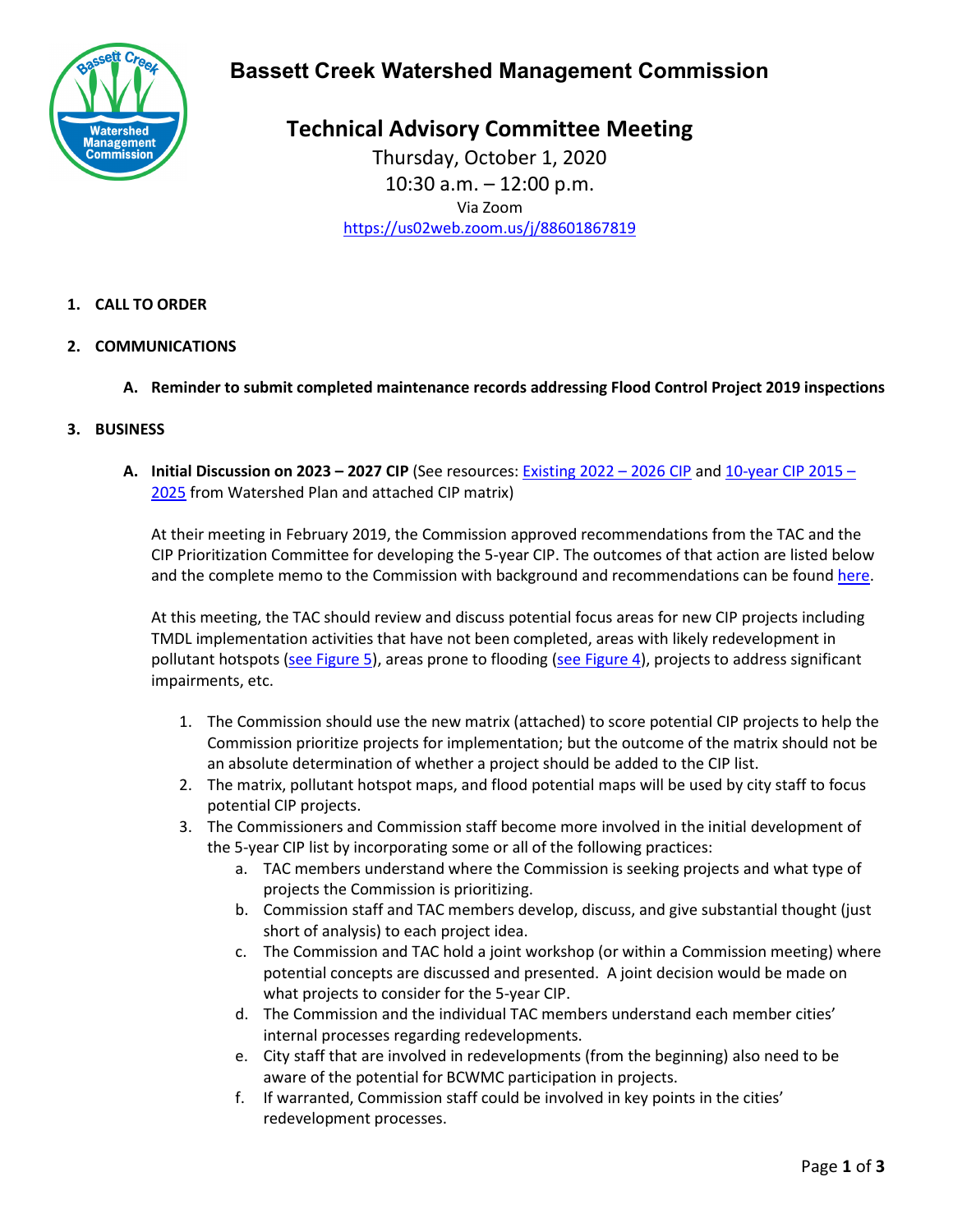### **B. Review of CIP Project Timelines**

TAC Chair, Mark Ray, recommends the TAC review the various timelines for past CIP project implementation to better understand the reason for inconsistencies.

Typical timeline (using 2021 projects as an example): September 2020 = Project is official ordered September/October 2020 = Agreement with implementing city is executed Winter 2020 – Spring/Summer 2021 = Project design Summer/Fall 2021 – Varies = Project construction

The following are examples of projects that did not follow the typical timeline:

- Four Seasons Mall Water Quality Improvement Project:
	- o September 2012 = Original project ordered Sept 2012
		- Original project cancelled after 90% designs due to resident opposition
	- $\circ$  2017 = Agreement with Rock Hill management and approval of 90% designs
		- **Project not implemented; private developer could not secure land ownership**
	- $\circ$  2020 = Agreement with Dominium and approval of 90% designs
		- **Project not yet under construction**
- Lakeview Park Pond Project:
	- $\circ$  Prior to 2013 = Project ordered
	- $\circ$  June 2013 = Project determined not feasible after some design
	- $\circ$  September 2019 = Officially removed project from CIP and moved funds to Closed Project Account
- Bryn Mawr Meadows Water Quality Improvement Project:
	- $\circ$  September 2019 = Project ordered; no agreement for implementation in place (although progress is being made)
- Jevne Park Stormwater Improvement Project:
	- $\circ$  September 2019 = Project ordered; no agreement for implementation in place (and no progress to date)

#### **C. Actions/Needs for Reducing Chloride Use This Winter**

The TAC should discuss city needs and Commission roles for assisting with chloride reduction programs this winter. Here are some ideas:

- There are several [online trainings](https://www.pca.state.mn.us/water/smart-salting-training-calendar/2020-10) for sidewalks and parking lots and for property managers in October and early November. How can we promote these? Should we try to schedule our own online training?
- Do city councils need education on this topic? Should the Commission develop and/or present information for this audience?
- Have cities used the [model ordinance](https://www.pca.state.mn.us/sites/default/files/p-tr1-54.pdf) language o[r model snow and ice policy](https://www.pca.state.mn.us/water/statewide-chloride-resources) language available on the MPCA website? Is there a role for the Commission in promoting, educating, or facilitating ordinance or policy updates at cities?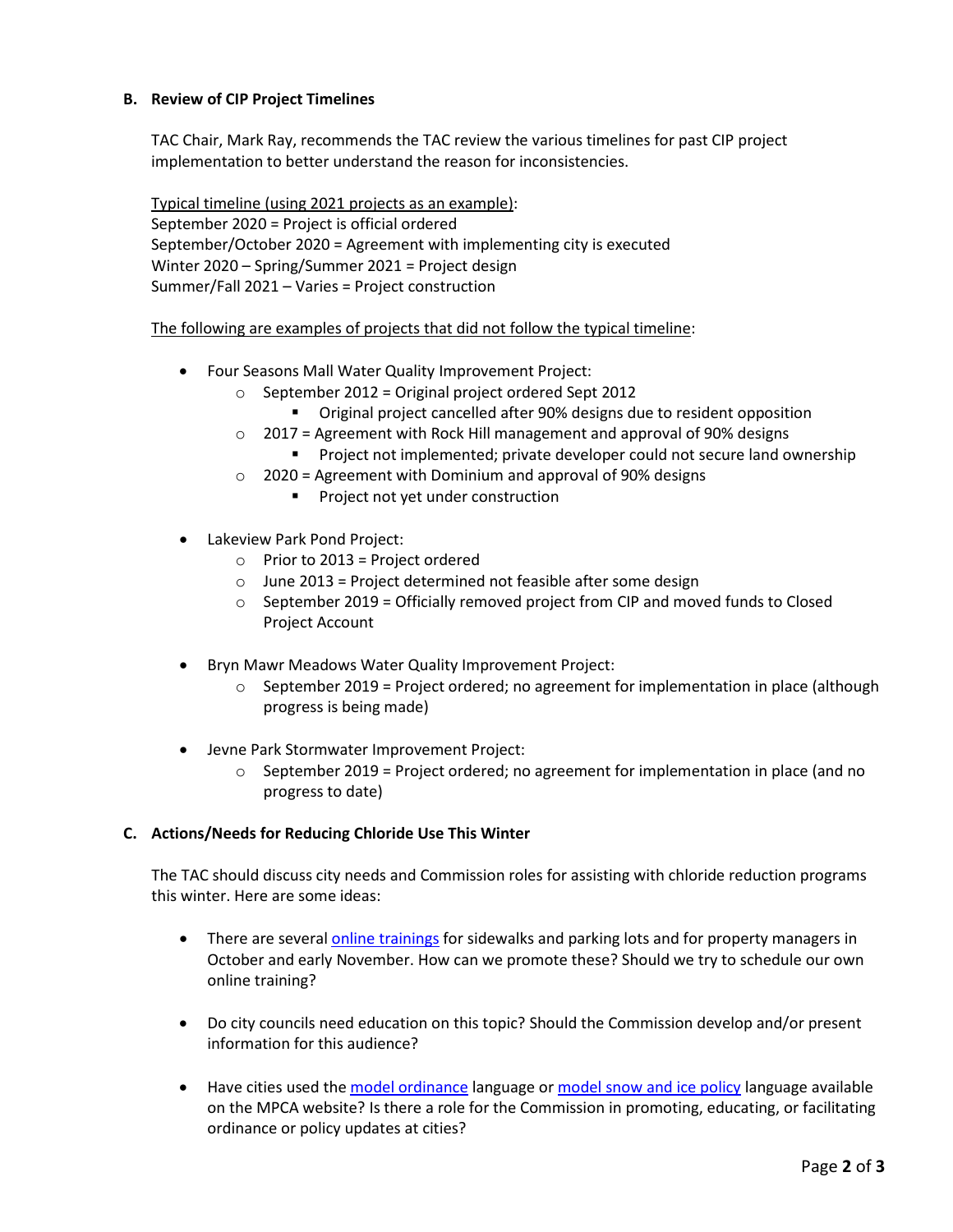- How can education to residents or large properties be expanded?
	- o Articles for city newsletters
	- o Greater distribution of "salt cards" (may not be possible right now)
	- o Direct outreach to schools, churches, large property owners
- Are there ideas for how to more strongly support the limited liability legislation?
- What are your experiences in using the MPCA's Smart Salting Assessment Tool? Have you used it? If so, was it useful? If not, why not?
- Staff is considering a recommendation to include language in Commission development project approval/review memos that strongly encourages property managers to implement a chloride management plan. Would cities support that recommendation?

#### **D. Planning for Next 10-year CIP**

The TAC should discuss ideas on how to best develop the 10-year CIP for the next watershed management plan (2025 – 2035). Some planning efforts would require long lead time to develop and may need to get underway in the next year. Some ideas include:

- Perform subwatershed analyses
- Develop TMDLs where impairments exist without a TMDL
- Use current data and models to target and prioritize projects
- Consider new criteria including climate resiliency and equity

#### **E. Update on 2020 Water Monitoring Activities**

#### **4. ADJOURN**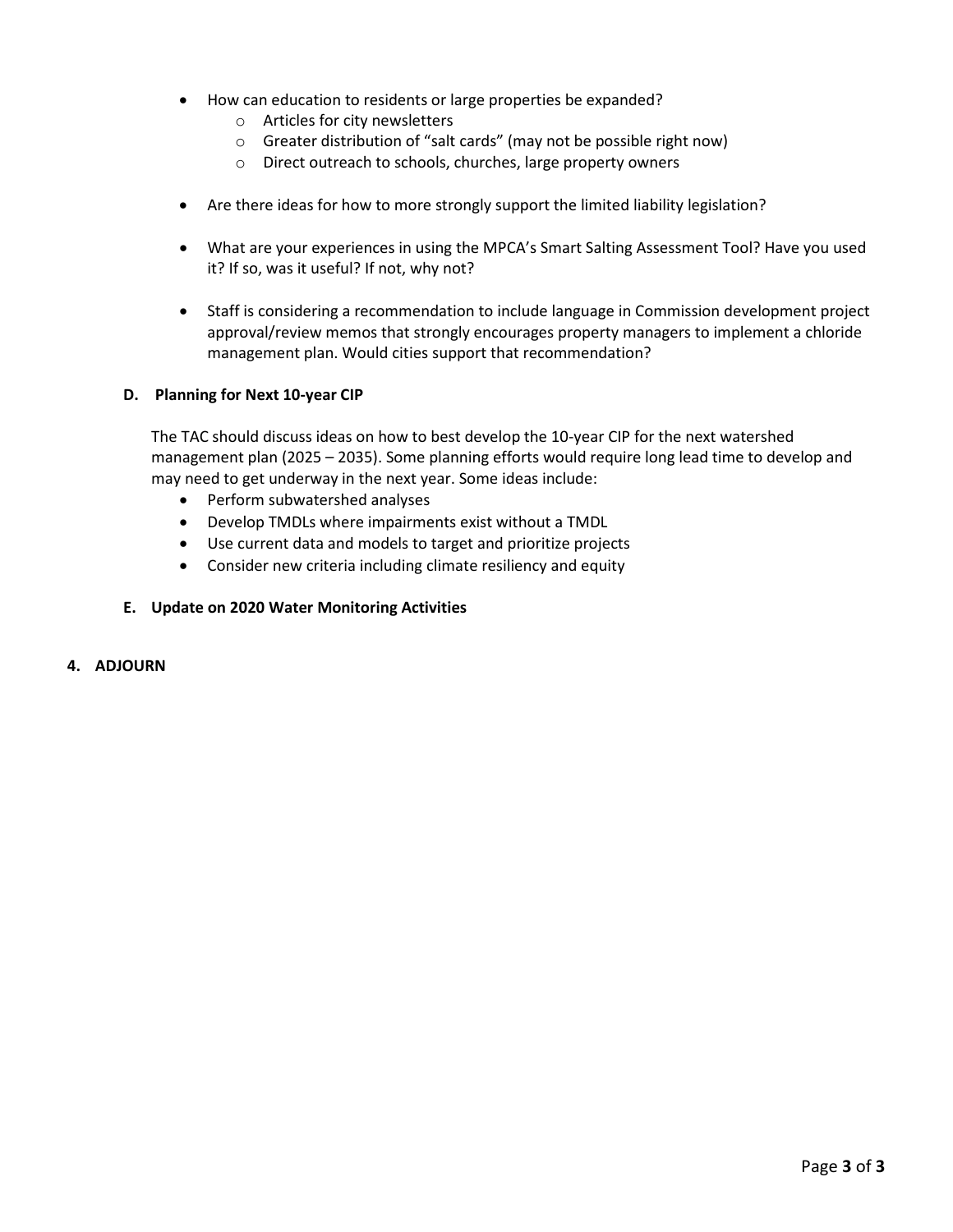### **BCWMC Project Prioritization Scoring Matrix**

|                                                                                                              |                                   |                                                                                                 |                                                                                                                                                                                             | "Jurisdiction" Factors                                                                                                                                                                                                                                                         |                       |                                                                                                                                                                                                                                                 |                            |                                                                                                                        |                             |
|--------------------------------------------------------------------------------------------------------------|-----------------------------------|-------------------------------------------------------------------------------------------------|---------------------------------------------------------------------------------------------------------------------------------------------------------------------------------------------|--------------------------------------------------------------------------------------------------------------------------------------------------------------------------------------------------------------------------------------------------------------------------------|-----------------------|-------------------------------------------------------------------------------------------------------------------------------------------------------------------------------------------------------------------------------------------------|----------------------------|------------------------------------------------------------------------------------------------------------------------|-----------------------------|
| <b>Project Name</b>                                                                                          |                                   | Protects/improves<br>water quality of<br>priority waterbody<br>(reduces phosphorus)<br>loading) | Located in a total<br>phosphorus loading "hot<br>spot":<br>0 pt for <0.15 mg/L<br>1 pt for 0.15 - 0.20 mg/L<br>2 pt for 0.20 - 0.25 mg/L<br>3 pt for 0.25 - 0.30 mg/L<br>4 pt for >0.3 mg/L | Protects/improves WQ of<br>priority waterbody by reducing<br>chloride loading<br>1 point = reduction of<br>impervious surface;<br>2 points = significant reduction<br>of impervious surface;<br>3 points = project with the aim $\vert$ approved TMDL<br>of reducing chlorides | Addresses<br>or WRAPS | Addresses a flooding concern:<br>1 pt reduces local flooding <5<br>structures<br>2 pt reduces local flooding >5<br>structures<br>3 pt reduces intercommunity<br>flooding <5 structures<br>4 pt reduces intercommunity<br>flooding >5 structures | Part of<br>Trunk<br>System | Protects/restores<br>previous BCWMC<br>investments in<br>infrastructure (CIP<br>projects and Flood<br>Control Project) | Intercommunity<br>watershed |
| Score Range                                                                                                  |                                   | $\overline{2}$                                                                                  | $0-4$                                                                                                                                                                                       | $\overline{2}$                                                                                                                                                                                                                                                                 | $\overline{2}$        | $1-4$                                                                                                                                                                                                                                           | $\mathbf{1}$               | $\mathbf{1}$                                                                                                           | $\mathbf{1}$                |
| DeCola Pond F flood storage<br>and diversion                                                                 | 2025 & 2026<br><b>Portions of</b> | $\overline{2}$                                                                                  | $\overline{2}$                                                                                                                                                                              | $\overline{2}$                                                                                                                                                                                                                                                                 | $\mathbf 0$           | $\overline{3}$                                                                                                                                                                                                                                  | $\mathbf 0$                | $\mathbf 0$                                                                                                            |                             |
| <b>SEA School flood storage</b>                                                                              | BC-2, 3, 8, 10                    | $\overline{2}$                                                                                  | $\mathbf{1}$                                                                                                                                                                                | 1                                                                                                                                                                                                                                                                              | $\mathbf 0$           | $\overline{3}$                                                                                                                                                                                                                                  | $\mathbf 0$                | 0                                                                                                                      | $\mathbf{1}$                |
| <b>Medley Park Stormwater</b><br><b>Treatment Facility</b>                                                   | $ML-12$                           | $\overline{2}$                                                                                  | 4                                                                                                                                                                                           | $\mathbf 0$                                                                                                                                                                                                                                                                    | $\overline{2}$        | $\mathbf{1}$                                                                                                                                                                                                                                    | $\mathbf 0$                | $\mathbf 0$                                                                                                            |                             |
| Mt. Olivet Stream<br><b>Restoration Project</b>                                                              | <b>ML-20</b>                      | $\overline{2}$                                                                                  | $\mathbf 0$                                                                                                                                                                                 | $\mathbf 0$                                                                                                                                                                                                                                                                    | $\overline{2}$        | $\overline{0}$                                                                                                                                                                                                                                  | $\mathbf 0$                | $\mathbf 0$                                                                                                            | $\Omega$                    |
| Dredging of accumulated<br>sediment in Main Stem<br><b>Bassett Creek just north of</b><br>Hwy 55, Wirth Park | <b>BC-7</b>                       | $\overline{2}$                                                                                  | 0                                                                                                                                                                                           | 0                                                                                                                                                                                                                                                                              | 0                     | 1                                                                                                                                                                                                                                               | 1                          | 1                                                                                                                      |                             |
| <b>Parkers Lake Drainage</b><br><b>Improvement Project</b>                                                   | <b>PL-7</b>                       | $\overline{2}$                                                                                  | 4                                                                                                                                                                                           | $\mathbf 0$                                                                                                                                                                                                                                                                    | $\mathbf 0$           | $\mathbf 0$                                                                                                                                                                                                                                     | $\mathbf 0$                | $\mathbf 0$                                                                                                            | $\mathbf 0$                 |
| <b>Bassett Creek Main Stem</b><br><b>Restoration - Regent Ave to</b><br><b>Golden Valley Rd</b>              | 2021-CR_M                         | $\overline{2}$                                                                                  | $\overline{3}$                                                                                                                                                                              | $\mathbf 0$                                                                                                                                                                                                                                                                    | $\mathbf 0$           | $\mathbf 0$                                                                                                                                                                                                                                     | 1                          | $\mathbf{1}$                                                                                                           | 1                           |
| <b>Bassett Creek Park Water</b><br><b>Quality Improvement</b><br>Project                                     | <b>BC-11</b>                      | $\overline{2}$                                                                                  | $\mathbf 0$                                                                                                                                                                                 | $\mathbf 0$                                                                                                                                                                                                                                                                    | $\mathbf 0$           | $\mathbf 0$                                                                                                                                                                                                                                     | $\mathbf 0$                | $\mathbf 0$                                                                                                            |                             |